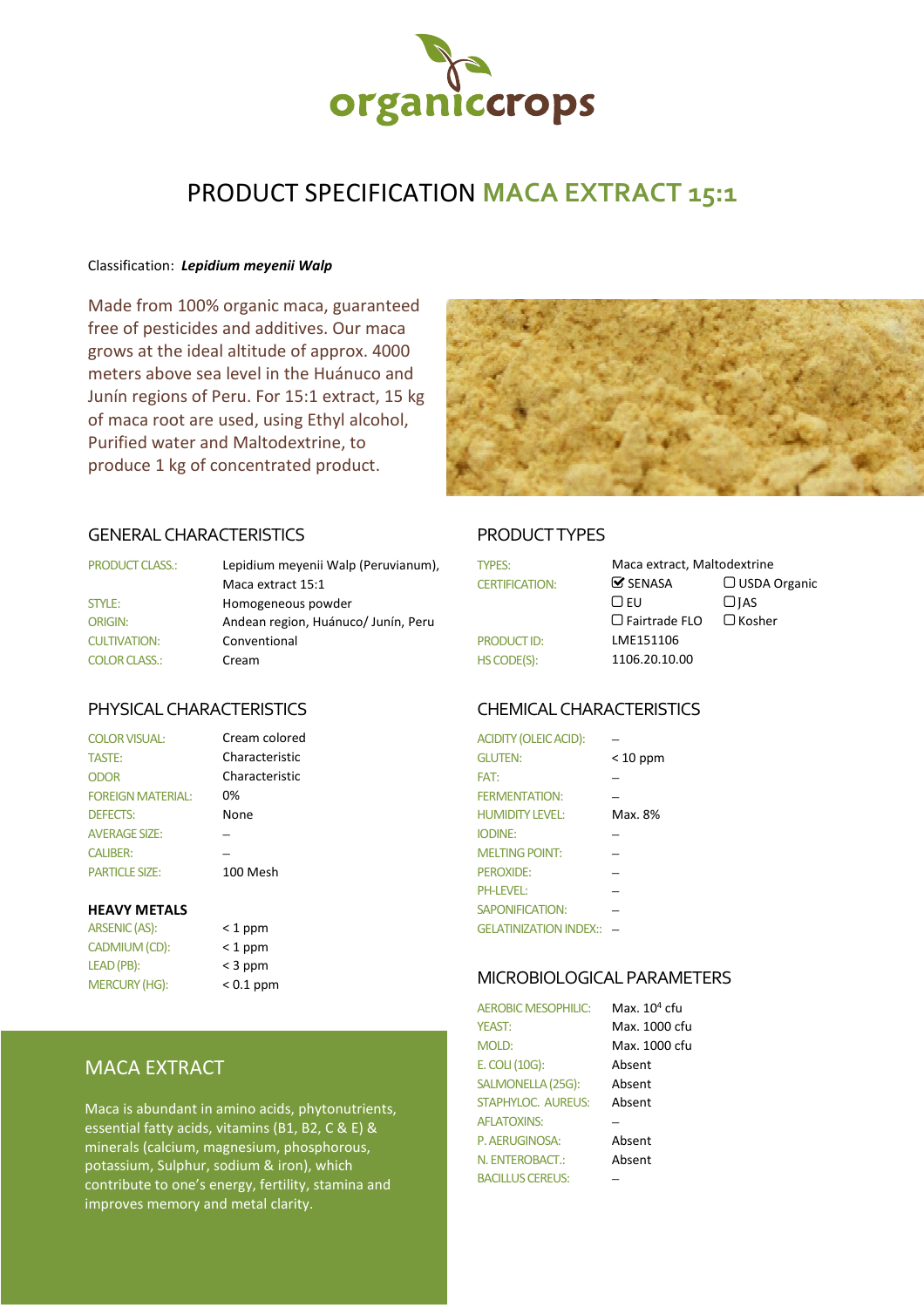#### SHELF-LIFE & STORAGE

| SHELF-LIFE:           | 36 months                         |
|-----------------------|-----------------------------------|
| <b>STORAGE:</b>       | Store in a temperature/humidity   |
|                       | controlled environment, away from |
|                       | sunlight or other heat sources.   |
| <b>STORAGE TEMP.:</b> | 20-25 degrees Celsius             |
| <b>HUMIDITY:</b>      | 40-65% H.R.                       |

#### ORDER SPECIFICATIONS

SHIPPING: FOB Callao MINIMUM ORDER: 100 kg DELIVERY DETAIL: FIFO LEAD TIME TO FOB: 15 days

PACKAGING/PRES.: 4 x 5 kg plastic bags packed into a cardboard box. Total 20 kg net, 21.1 kg gross

# MACA EXTRACT

#### **Conformation**

- This product does not contain genetically modified material.
- This product is free of BSE/TSE.
- The product may contain traces of pits/stalks/shell.
- The product is gluten free.
- This product, whole or in part, has not been subjected to Ionizing Radiation.
- This product has not come into contact with Nandrolone or any of its precursors in any way.

#### DISCLAIMER

All product, product specifications and data are subject to change without notice. OrganicCrops., its affiliates, agents, and employees, and all persons acting on its or their behalf (collectively, "OrganicCrops"), disclaim any and all liability for any errors, inaccuracies or incompleteness contained in any Product Specification or in any other disclosure relating to any product.

Version: **0.3** / **April 2022** / SN

#### INQUIRIES

Please direct all inquiries and other communication to:

#### **OrganicCrops E.I.R.L.**

ADDRESS: Jr. Francisco Bolognesi 248 Dpt. 3 TELEPHONE: +51 (0)42 602 067 RUC#: 20600134109

Tarapoto, 22202 EMAIL: hello@organiccrops.net San Martin, Perú INTERNET: www.organiccrops.net